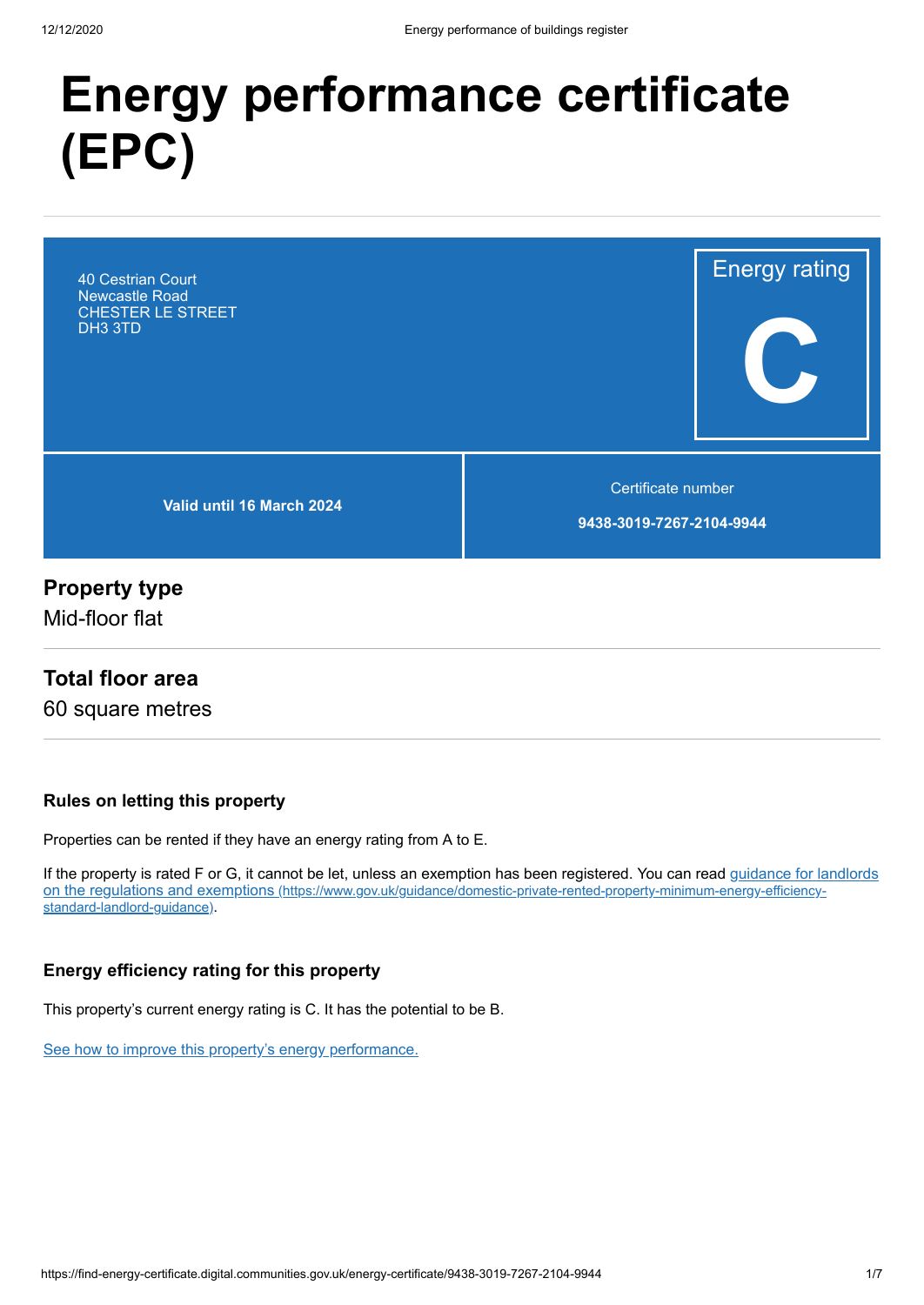|              |                         | ັບ ກ     |                |                  |
|--------------|-------------------------|----------|----------------|------------------|
| <b>Score</b> | <b>Energy rating</b>    |          | <b>Current</b> | <b>Potential</b> |
| $92 +$       |                         |          |                |                  |
| 81-91        | B                       |          |                | 89<br>B          |
| 69-80        | $\overline{\mathbf{C}}$ |          | 79   C         |                  |
| 55-68        |                         |          |                |                  |
| 39-54        | Е                       |          |                |                  |
| $21 - 38$    | F                       |          |                |                  |
| $1 - 20$     |                         | <b>A</b> |                |                  |

The graph shows this property's current and potential energy efficiency.

Properties are given a rating from A (most efficient) to G (least efficient).

Properties are also given a score. The higher this number, the lower your carbon dioxide (CO2) emissions are likely to be.

The average energy rating and score for a property in England and Wales are D (60).

#### **Breakdown of property's energy performance**

This section shows the energy performance for features of this property. The assessment does not consider the condition of a feature and how well it is working.

Each feature is assessed as one of the following:

- very good (most efficient)
- good
- average
- $\bullet$ poor
- very poor (least efficient)

When the description says 'assumed', it means that the feature could not be inspected and an assumption has been made based on the property's age and type.

| <b>Feature</b>       | <b>Description</b>                             | Rating  |
|----------------------|------------------------------------------------|---------|
| Wall                 | Cavity wall, as built, no insulation (assumed) | Poor    |
| Window               | Fully double glazed                            | Good    |
| Main heating         | Electric storage heaters                       | Average |
| Main heating control | Manual charge control                          | Poor    |
| Hot water            | Electric immersion, off-peak                   | Average |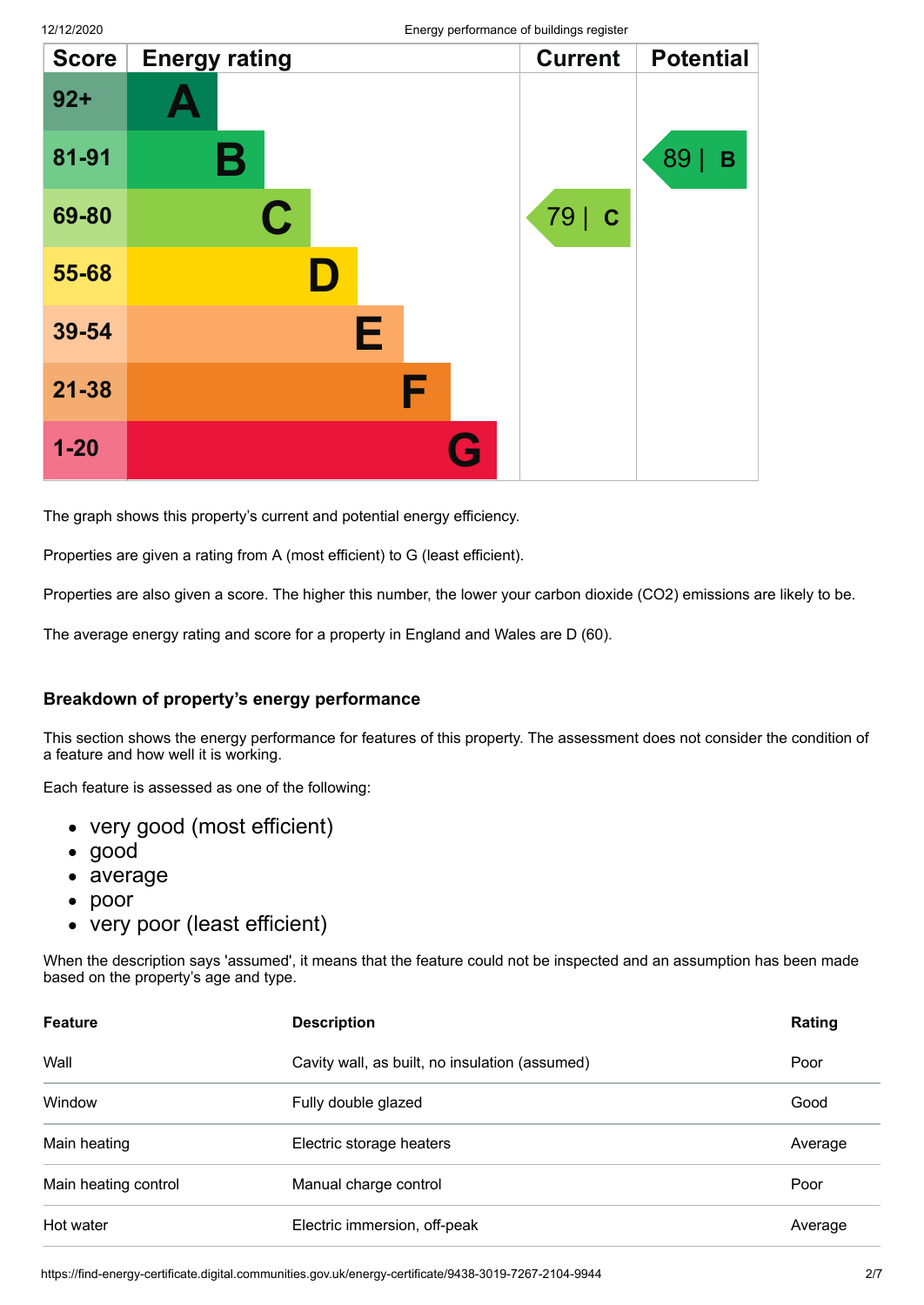12/12/2020 Energy performance of buildings register

| <b>Feature</b>    | <b>Description</b>                          | Rating |
|-------------------|---------------------------------------------|--------|
| Lighting          | Low energy lighting in 22% of fixed outlets | Poor   |
| Roof              | (another dwelling above)                    | N/A    |
| Floor             | (other premises below)                      | N/A    |
| Secondary heating | Room heaters, electric                      | N/A    |

# **Primary energy use**

The primary energy use for this property per year is 241 kilowatt hours per square metre (kWh/m2).

# What is primary energy use?

#### **Environmental impact of this property**

One of the biggest contributors to climate change is carbon dioxide (CO2). The energy used for heating, lighting and power in our homes produces over a quarter of the UK's CO2 emissions.

## **An average household produces**

6 tonnes of CO2

# **This property produces**

2.6 tonnes of CO2

# **This property's potential production**

1.3 tonnes of CO2

By making the [recommended changes](#page-3-0), you could reduce this property's CO2 emissions by 1.3 tonnes per year. This will help to protect the environment.

Environmental impact ratings are based on assumptions about average occupancy and energy use. They may not reflect how energy is consumed by the people living at the property.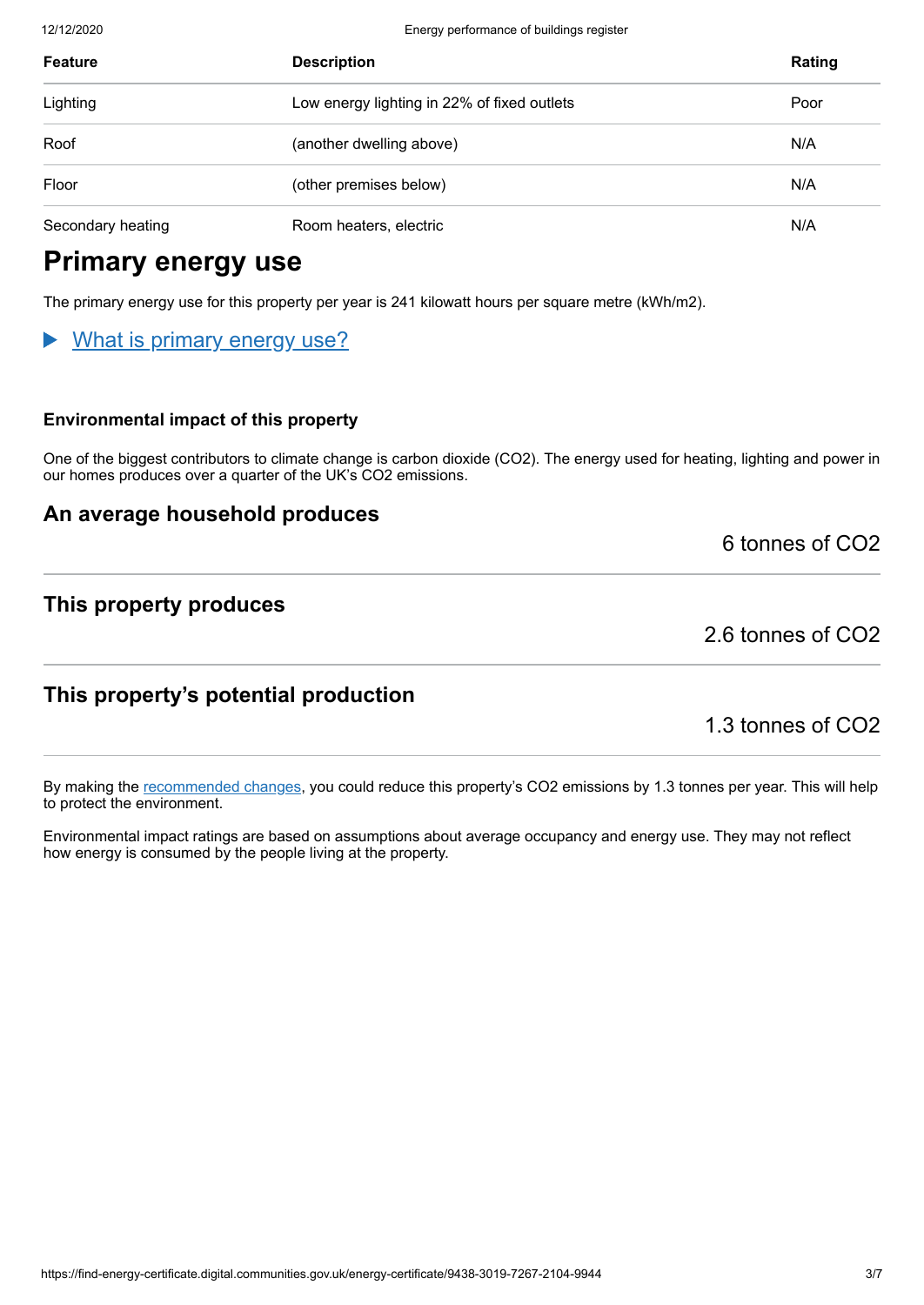#### <span id="page-3-0"></span>**How to improve this property's energy performance**

Making any of the recommended changes will improve this property's energy efficiency.

If you make all of the recommended changes, this will improve the property's energy rating and score from C (79) to B (89).

## What is an energy rating?

# **Recommendation 1: Cavity wall insulation**

Cavity wall insulation

## **Typical installation cost**

# **Typical yearly saving**

**Potential rating after carrying out recommendation 1**

| <b>Recommendation 2: Low energy lighting</b> |  |  |  |
|----------------------------------------------|--|--|--|
|----------------------------------------------|--|--|--|

Low energy lighting

**Typical installation cost**

**Typical yearly saving**

# **Potential rating after carrying out recommendations 1 and 2**

# **Recommendation 3: Heat recovery system for mixer showers**

Heat recovery system for mixer showers

## **Typical installation cost**

£585 - £725

Potential energy

rating

**B**

£500 - £1,500

£146.03

86 | B

£35

£30.73

88 | B

# **Typical yearly saving**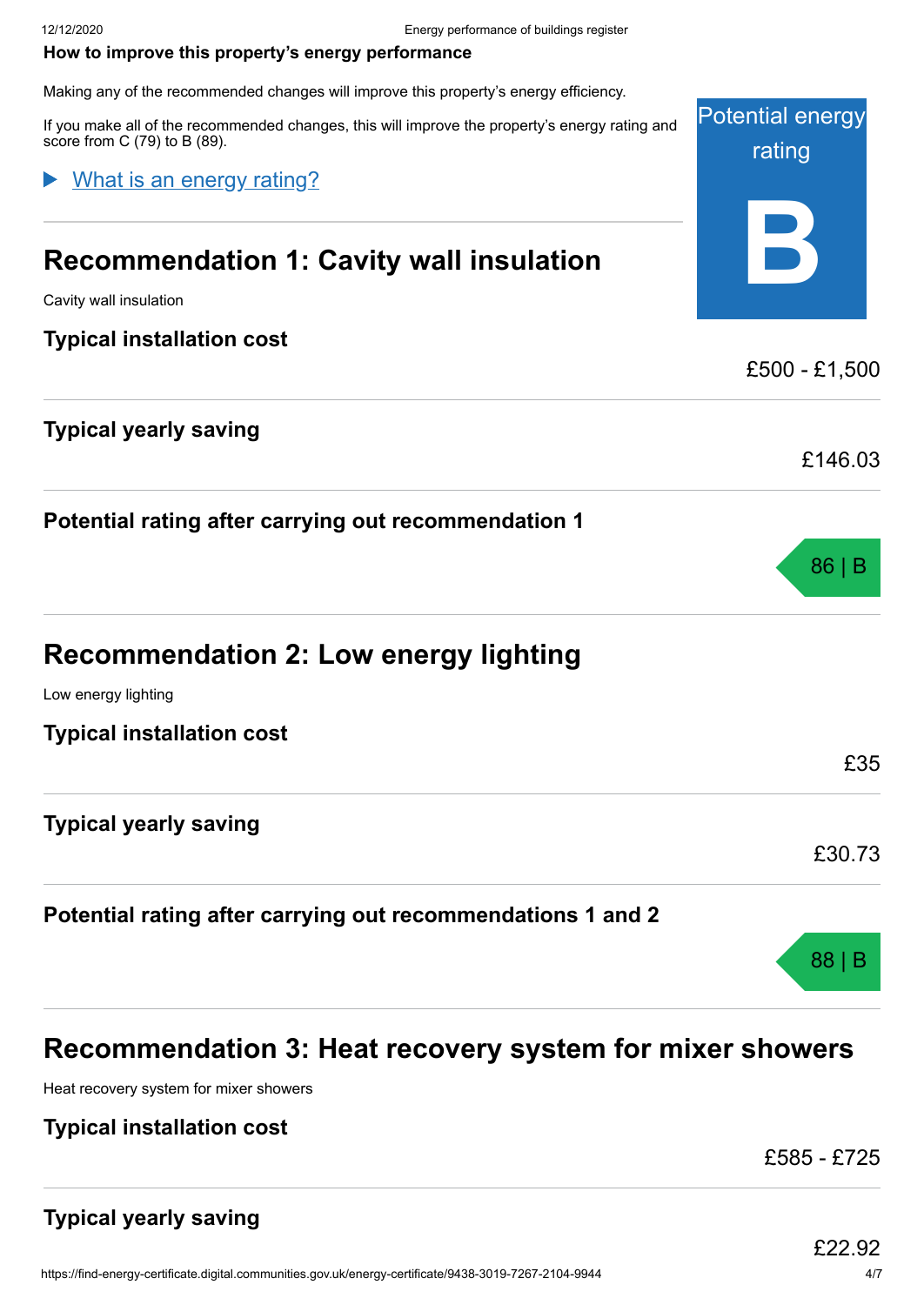# **Potential rating after carrying out recommendations 1 to 3**

# **Paying for energy improvements**

[Find energy grants and ways to save energy in your home.](https://www.gov.uk/improve-energy-efficiency) (https://www.gov.uk/improve-energy-efficiency)

**Estimated energy use and potential savings**

# **Estimated yearly energy cost for this property**

## **Potential saving**

The estimated cost shows how much the average household would spend in this property for heating, lighting and hot water. It is not based on how energy is used by the people living at the property.

The estimated saving is based on making all of the recommendations in [how to improve this property's energy performance.](#page-3-0)

For advice on how to reduce your energy bills visit Simple Energy Advice [\(https://www.simpleenergyadvice.org.uk/\)](https://www.simpleenergyadvice.org.uk/).

# **Heating use in this property**

Heating a property usually makes up the majority of energy costs.

## **Estimated energy used to heat this property**

## **Space heating**

2385.0 kWh per year

## **Water heating**

2040.0 kWh per year

# **Potential energy savings by installing insulation**

**Type of insulation Amount of energy saved** 

#### **Cavity wall insulation** 1929 kWh per year

You might be able to receive Renewable Heat Incentive payments [\(https://www.gov.uk/domestic-renewable-heat-incentive\)](https://www.gov.uk/domestic-renewable-heat-incentive). This will help to reduce carbon emissions by replacing your existing heating system with one that generates renewable heat. The estimated energy required for space and water heating will form the basis of the payments.

#### **Contacting the assessor and accreditation scheme**

This EPC was created by a qualified energy assessor.



£412

£201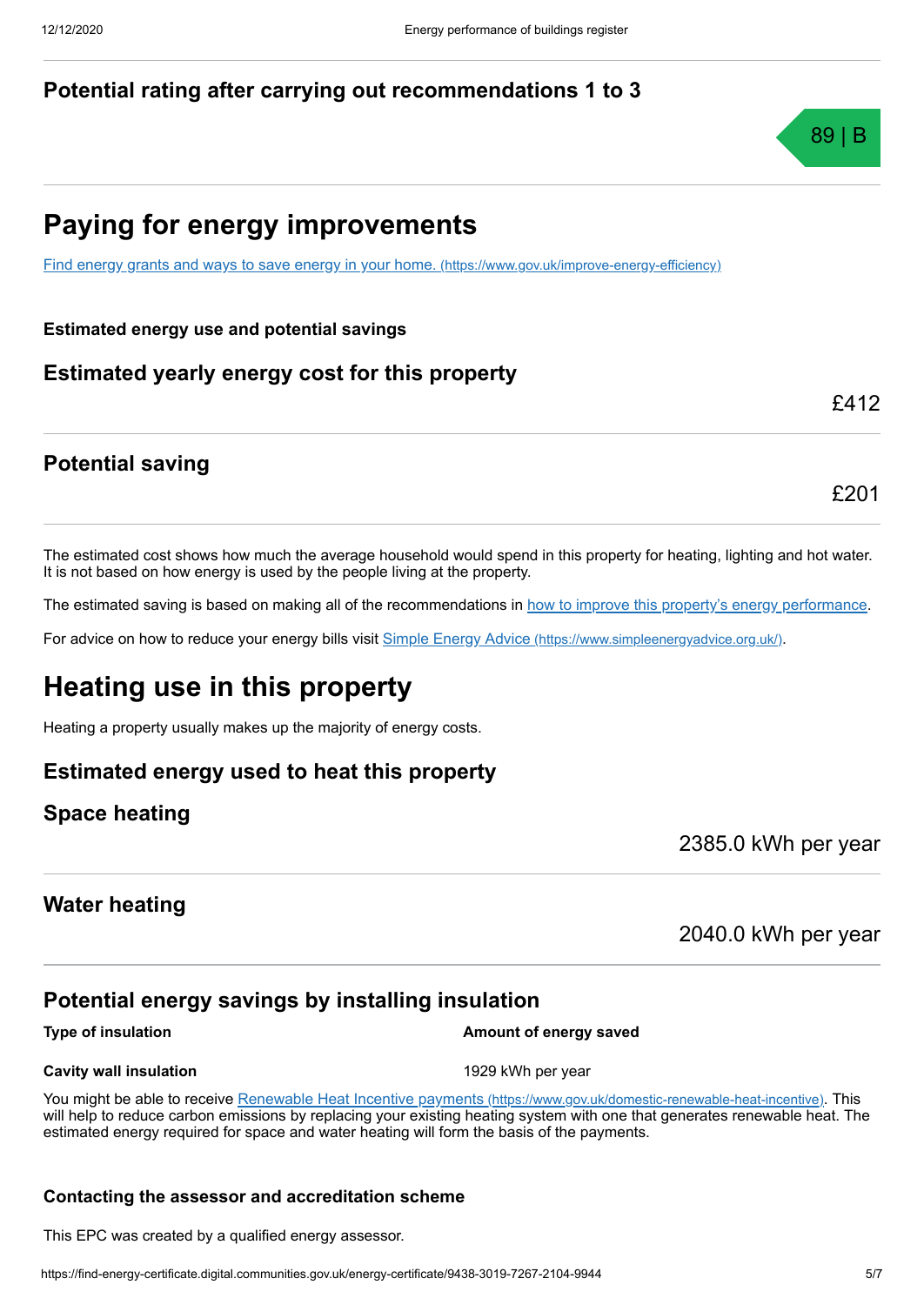12/12/2020 Energy performance of buildings register

If you are unhappy about your property's energy assessment or certificate, you can complain to the assessor directly.

If you are still unhappy after contacting the assessor, you should contact the assessor's accreditation scheme.

Accreditation schemes are appointed by the government to ensure that assessors are qualified to carry out EPC assessments.

# **Assessor contact details**

# **Assessor's name**

James Tunney

# **Telephone**

07788297909

# **Email**

[james.tunney76@gmail.com](mailto:james.tunney76@gmail.com)

# **Accreditation scheme contact details**

**Accreditation scheme** Stroma Certification Ltd

# **Assessor ID**

STRO014504

# **Telephone**

0330 124 9660

# **Email**

[certification@stroma.com](mailto:certification@stroma.com)

# **Assessment details**

**Assessor's declaration** No related party

## **Date of assessment**

17 March 2014

# **Date of certificate**

17 March 2014